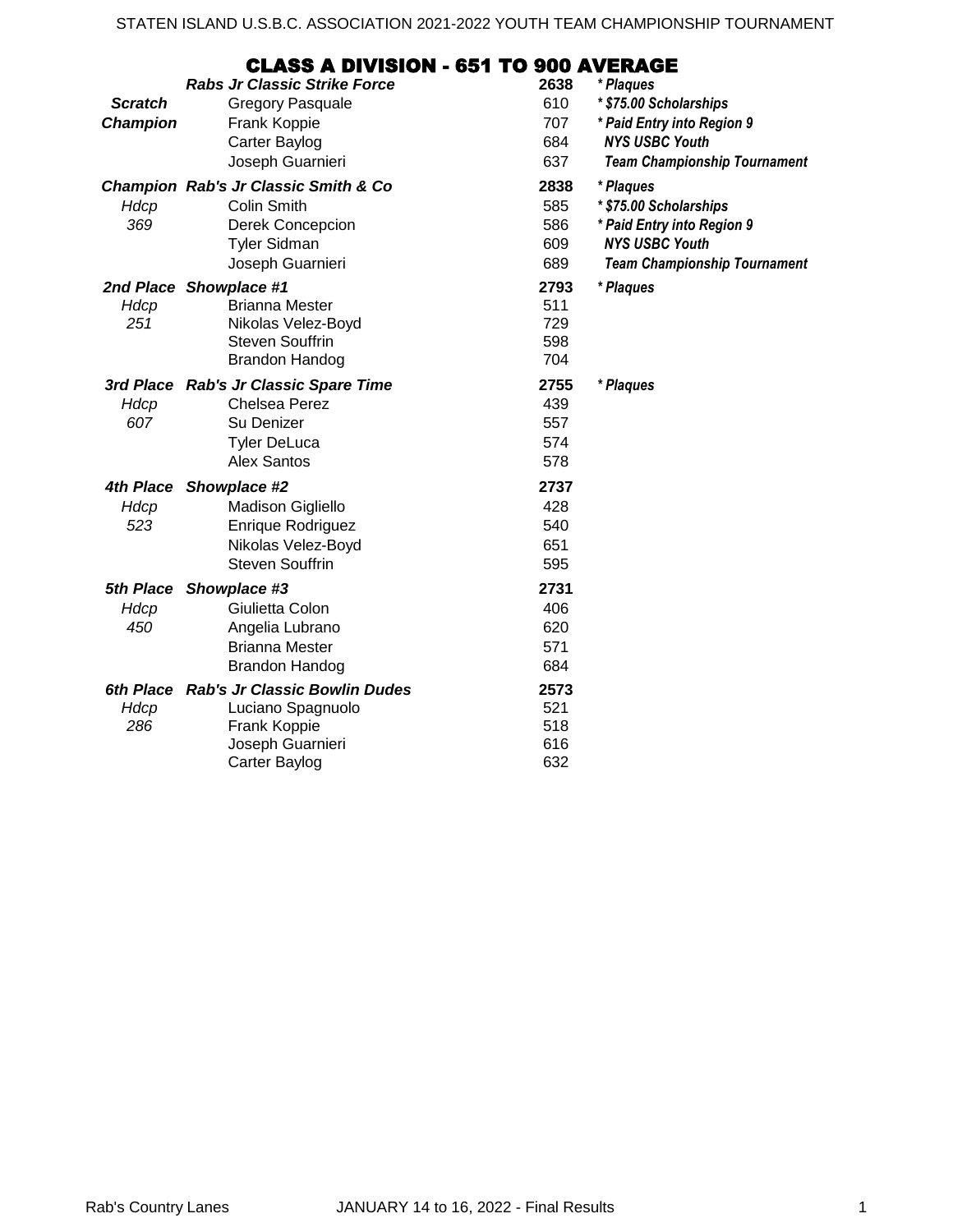## CLASS B DIVISION - 451 TO 650 AVERAGE

|                           | <b>Champion Country Pro Shop Plus One</b>   | 2290 | * Plaques                           |
|---------------------------|---------------------------------------------|------|-------------------------------------|
| Hdcp                      | Sean Brady                                  | 497  | * \$75.00 Scholarships              |
| 124                       | Lucas Littman                               | 323  | * Paid Entry into Region 9          |
|                           | <b>Tyler Sidman</b>                         | 613  | <b>NYS USBC Youth</b>               |
|                           | Cody Bass                                   | 733  | <b>Team Championship Tournament</b> |
|                           | 2nd Place CPS Air Strikers                  | 2273 | * Plaques                           |
| Hdcp                      | <b>Christopher Salvatore</b>                | 388  |                                     |
| 286                       | Zachary Bencivenga                          | 596  |                                     |
|                           | Christian Parascandola                      | 527  |                                     |
|                           | Kasia Owens                                 | 476  |                                     |
|                           | 3rd Place Country Pro Shop Strikes & Spares | 2228 |                                     |
| Hdcp                      | Daniel Anello                               | 478  |                                     |
| 162                       | Sean Brady                                  | 553  |                                     |
|                           | <b>Richard Vargas</b>                       | 468  |                                     |
|                           | <b>Justin Arenas</b>                        | 567  |                                     |
|                           | 4th Place Showplace #4                      | 2225 |                                     |
| Hdcp                      | Morgan Gigliello                            | 304  |                                     |
| 229                       | Julieanna Rodriguez                         | 549  |                                     |
|                           | Paul Cherry                                 | 565  |                                     |
|                           | Luciano Spagnuolo                           | 578  |                                     |
|                           | 5th Place CPS Elbow Benders                 | 2135 |                                     |
| Hdcp                      | Philip Patino                               | 477  |                                     |
| 332                       | Meagan Brady                                | 434  |                                     |
|                           | <b>Eric Trivolis</b>                        | 403  |                                     |
|                           | Chelsea Perez                               | 489  |                                     |
|                           | 6th Place Country Pro Shop Lane Masters     | 2142 |                                     |
| Hdcp                      | Steven Andrade                              | 403  |                                     |
| 450                       | Jeremy Cohen                                | 382  |                                     |
|                           | <b>Isaiah Valitutto</b>                     | 320  |                                     |
|                           | Peter Flynn                                 | 587  |                                     |
| <b>7th Place KingPins</b> |                                             | 2121 |                                     |
| Hdcp                      | <b>Matthew Marshall</b>                     | 411  |                                     |
| 237                       | Jack Barron                                 | 497  |                                     |
|                           | <b>Timmy Marshall</b>                       | 462  |                                     |
|                           | Ryan Rourke                                 | 514  |                                     |
| 8th Place                 | <b>Country Pro Shop Elbow Benders Two</b>   | 2098 |                                     |
| Hdcp                      | :Philip Patino                              | 484  |                                     |
| 378                       | Meagan Brady                                | 392  |                                     |
|                           | <b>Eric Trivolis</b>                        | 353  |                                     |
|                           | Kiara Lombardi                              | 491  |                                     |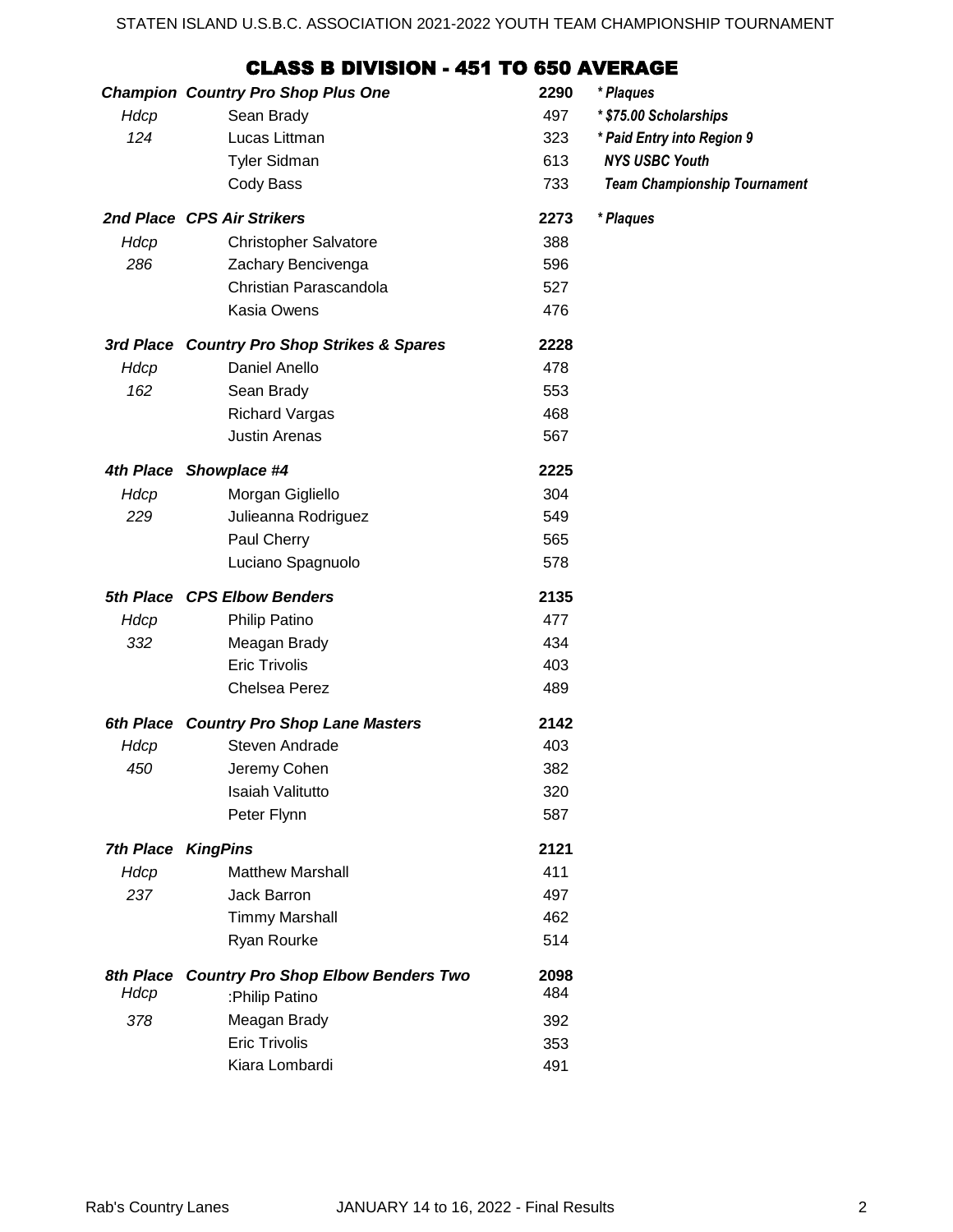## *9th Place* **2098** *CYOOOO Hdcp* John Clementi 393 *378* Sal Mazzone 335 Matthew Brown 514 Robert Werling 478 *10th Place* **2086** *Showplace #5 Hdcp* Guiletta Colon 424 48 Madison Gigliello **464** CLASS B DIVISION - 451 TO 650 AVERAGE………..continued

Angelia Lubrano 567 Enrique Rodriguez **583** 

*11th Place* **2085** *CPS/RJC PinBlasters*

| Hdcp                   | <b>Tyler Cohen</b>                          | 338  |
|------------------------|---------------------------------------------|------|
| 43                     | Sean Brady                                  | 498  |
|                        | Anthony Laverdi                             | 551  |
|                        | Cody Bass                                   | 655  |
|                        | 12th Place Country Pro Shop Spare Me        | 2053 |
| Hdcp                   | Jeremy Cohen                                | 410  |
| 248                    | <b>Philip Patino</b>                        | 404  |
|                        | Meagan Brady                                | 380  |
|                        | <b>Tyler Sidman</b>                         | 611  |
| 13th Place Sea #2      |                                             | 2022 |
| Hdcp                   | Mary Ford                                   | 331  |
| 491                    | <b>Vincent Lupo</b>                         | 351  |
|                        | <b>Shane Geraghty</b>                       | 309  |
|                        | <b>Hayley Smith</b>                         | 540  |
| 14th Place PinBlasters |                                             | 1989 |
| Hdcp                   | John Clemente                               | 420  |
| 334                    | Sal Mazzone                                 | 294  |
|                        | <b>Robert Werling</b>                       | 530  |
|                        | <b>Christian Connell</b>                    | 411  |
|                        | 15th Place Country Pro Shop Strike Force II | 1983 |
| Hdcp                   | <b>Tyler Cohen</b>                          | 373  |
| 72                     | <b>Ryan Desnick</b>                         | 515  |
|                        | Alex Begelman                               | 494  |
|                        | Cody Bass                                   | 529  |
| 16th Place Sea #1      |                                             | 1920 |
| Hdcp                   | Anthony Bortuna                             | 354  |
| 288                    | Jack Barron                                 | 443  |
|                        | David Jorgensen                             | 381  |
|                        | <b>Ryan Rourke</b>                          | 454  |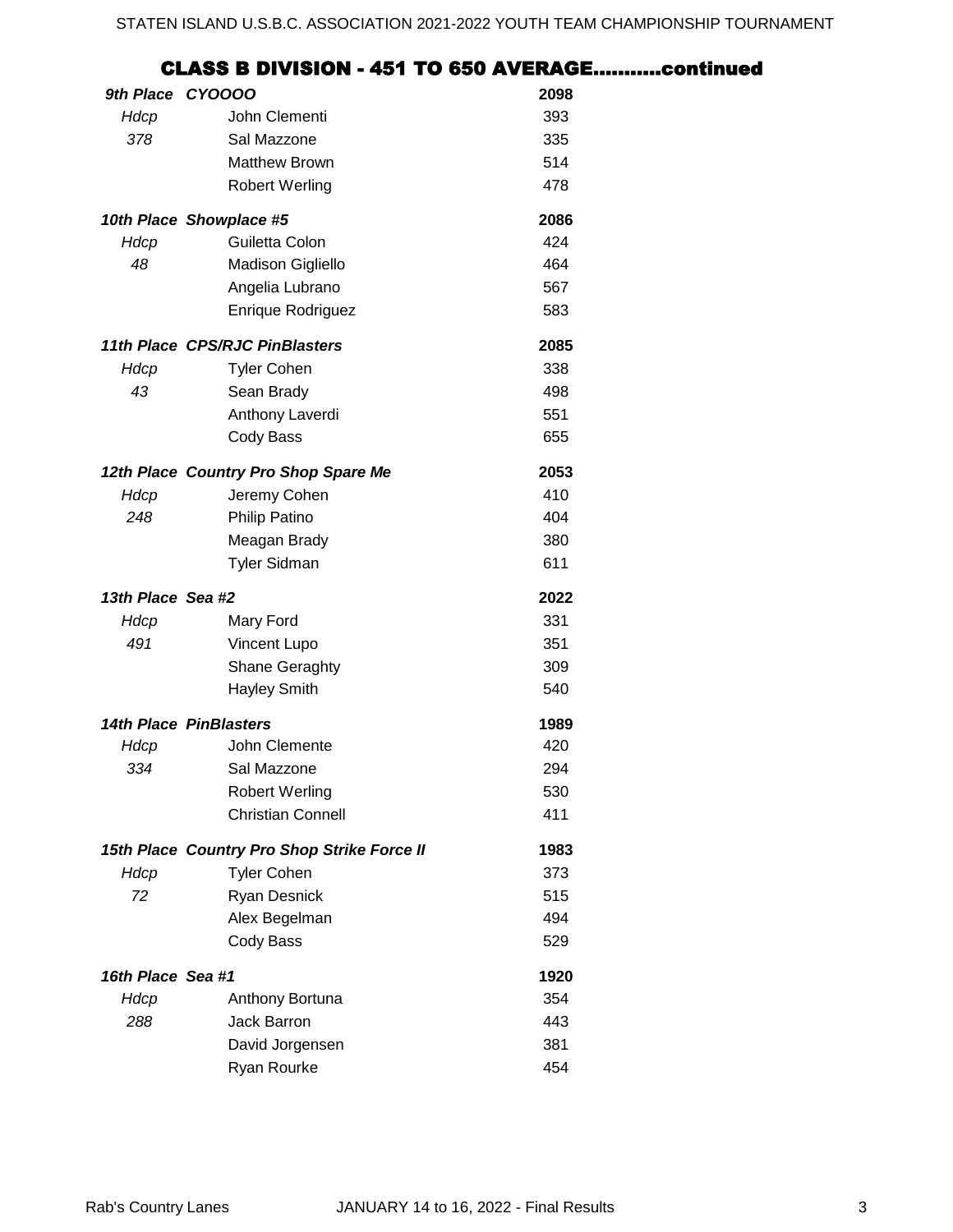## CLASS C DIVISION - 450 & UNDER AVERAGE

|                            | <b>Champion Rab's Junior Classic Girls On Fire</b> | 1575        | * Plaques                           |
|----------------------------|----------------------------------------------------|-------------|-------------------------------------|
| Hdcp                       | <b>Tessa Bregenzer</b>                             | 228         | * \$75.00 Scholarships              |
| 240                        | Leah Mazzone                                       | 398         | * Paid Entry into Region 9          |
|                            | Carolyn Burrow                                     | 381         | <b>NYS USBC Youth</b>               |
|                            | <b>Allison Parker</b>                              | 328         | <b>Team Championship Tournament</b> |
|                            | 2nd Place Country Pro Shop M & M's                 | 1567        | * Plaques                           |
| Hdcp                       | Robert Leaver                                      | 138         |                                     |
| 334                        | Luke Vroom                                         | 310         |                                     |
|                            | Anthony Maniaci                                    | 393         |                                     |
|                            | Thomas Wilkinson                                   | 392         |                                     |
|                            | 3rd Place Country Pro Shop Alley Cats              | 1515        |                                     |
| Hdcp                       | Angelina Vargas-Lamonte                            | 284         |                                     |
| 229                        | Liam Andrade                                       | 232         |                                     |
|                            | Logan Gonzalez                                     | 331         |                                     |
|                            | Dominick Lara                                      | 439         |                                     |
|                            | 4th Place Country Pro Shop Lucky Strikes           | 1495        |                                     |
| Hdcp                       | <b>Anthony Tatulli</b>                             | 321         |                                     |
| 108                        | Sean Gormely                                       | 455         |                                     |
|                            | Joseph Falanga                                     | 286         |                                     |
|                            | Dylan Anderson                                     | 325         |                                     |
|                            | 5th Place Rabs Jr Classic / CYO                    | 1421        |                                     |
| Hdcp                       | Luca Malpeso                                       | 150         |                                     |
| 218                        | Alexa Africano                                     | 362         |                                     |
|                            | Lauren Bernstein                                   | 397         |                                     |
|                            | Ryan Clementi                                      | 294         |                                     |
|                            | 6th Place Country Pro Shop CheeseBalls             | 1389        |                                     |
| Hdcp                       | <b>Isabella Fuller</b>                             | 282         |                                     |
| 143                        | Gianna Gonzalez                                    | 232         |                                     |
|                            | Samantha Litrell<br>Destiny Miranda                | 392<br>340  |                                     |
| 7th Place CYO Too          |                                                    | 1385        |                                     |
| Hdcp                       | Jayleen Garcia                                     | 257         |                                     |
| 237                        | <b>Blake Bosques</b>                               | 252         |                                     |
|                            | Avery Nasso                                        | 310         |                                     |
|                            | Antonia Polito                                     | 329         |                                     |
| 8th Place                  | <b>Rab's Junior Classic RingDings</b>              | 1362        |                                     |
| Hdcp                       | Jessica Jansen                                     | 185         |                                     |
| 386                        | Gianna Pizzimenti<br>Krista Tedone                 | 201<br>252  |                                     |
|                            | Emma Jansen                                        | 338         |                                     |
|                            | 9th Place Country Pro Shop Strike Queens           | 1359        |                                     |
| Hdcp                       | <b>Carly Martinez</b>                              | 226         |                                     |
| 234                        | Amanda Chirco                                      | 330         |                                     |
|                            | <b>Emily Dugan</b>                                 | 315         |                                     |
|                            | Katherine Dugan                                    | 254         |                                     |
| 10th Place CYO Too<br>Hdcp | Jax Kosinski                                       | 1108<br>125 |                                     |
| 426                        | Abigail Gonzalez                                   | 169         |                                     |
|                            | Gianna DeLaCruz                                    | 170         |                                     |
|                            | Alexandra Wilkinson                                | 218         |                                     |
| Rab's Country Lanes        | JANUARY 14 to 16, 2022 - Final Results             |             | 4                                   |